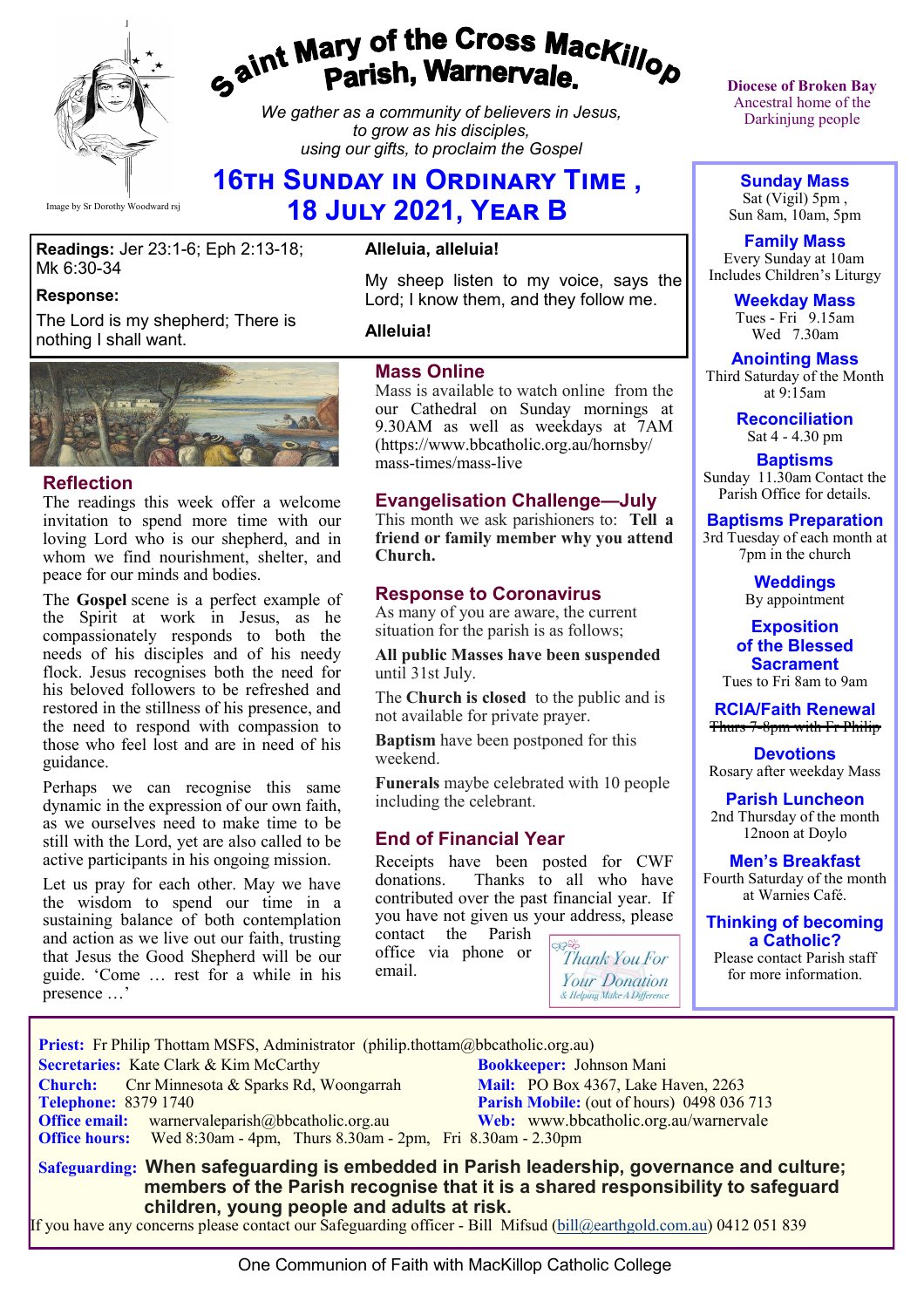## **Social Justice**

#### **NATSICC Statement**

Although NAIDOC Week ended last week the National Aboriginal and Torres Strait Islander Catholic Council (NATSICC) issued a statement adopting the Heal Country theme of NAIDOC Week.

The statement examined, in summary, the issue of reconciliation in the Church for First Australians given past injustices related to Church-supported colonisation and lack of respect for First Nations peoples with a Eurocentric worldview. Pope John Paul II, who visited Australia in 1986, said that "Whenever the truth has been suppressed by governments and their agencies or even by Christian communities, the wrongs done to the indigenous peoples need to be acknowledged…The past cannot be undone, but honest recognition of past injustices can lead to measures and attitudes which will help to rectify the damaging effects for both the Indigenous community and the wider society. The Church expresses deep regret and asks forgiveness where her children have been or still are party to these wrongs…especially where children were forcibly separated from their families".

The word Country is vital to the reconciliation process and encompasses the values, places, resources, stories and cultural obligations of an area and describes the entirety of ancestral domains of First Australians.

Central to reconciliation is the adoption by our Church of liturgical celebrations including hymns for the Entrance and Communion parts of the Mass which are prepared by NATSICC. A Galong retreat run by NATSICC is also planned.

The mission of the Church is to be at the service of the whole of humanity in making the unity of achieved in Christ a living reality. This must be demonstrated in the quality of relationships between Indigenous and non-Indigenous Catholics themselves.

**If you wish to come to our meetings please email Chris Firmstone on chrisfirmstone@gmail.com.**

*Social Justice Committee Warnervale Catholic Church*  holic Social Jus **[www.marymackillopsocialjustice.wordp](http://www.marymackillopsocialjustice.wordpress.com) ress[.com](http://www.marymackillopsocialjustice.wordpress.com)**

#### **Baptism Information Evening—CANCELLED**

The Baptism information and preparation evening that was due to be held on **Tuesday 20th July at 7pm** in the Church has been **CANCELLED** due to the current covid restrictions.



**The next information session will be on Tuesday 17th August 2021 at 7pm in the Church.**

#### **CatholicCare Foster Care Campaign**

There are children in our community who have been through experiences few of us could begin to imagine and without our help, will go through a childhood without the love and support of a family.

CatholicCare are looking for families across our parishes who might consider taking a child or young person into their home - to love and support them whether for one or two nights, a few weeks, months, or long term. All carers receive 24/7 support, ongoing training and financial support to cover the care and living costs of the child or young person.

If you have space in your home and room in your heart, please reach out now. Call (02) 4320 7777 or visit [www.fostering.org.au.](http://www.fostering.org.au)



#### **Coronavirus Prayer**

*Jesus Christ, you travelled through towns and villages "curing every disease and illness." At your command, the sick were made well. Come to our aid now, in the midst of the global spread of the coronavirus, that we may experience your healing love. Heal those who have the Coronavirus. Heal us from our fear, which prevents na-*

*tions from working together and neighbours from helping one another. Amen*



#### **This Week**

**Monday 19 July** 9:15am Communion Service

**Tuesday 20 July St Apollinaris**  9<del>:15am Mass</del>

**Wednesday 21 July St Lawrence of Brindisi** 7:30am Mass 9:15am Mass

**Thursday 22 July St Mary Magdalene** 9<del>:15am Mass</del>

**Friday 23 July St Bridget** 9:15am Mass

**Saturday 24 July** 4pm Reconciliation 5pm Mass-Fr Carmelo

**Sunday 25 July** 8am Mass 10am Mass 5pm Mass

#### **Return and Earn Help Needed**

We need an extra person to back up



once a month please call Steve 0427 401 666 for more information.

Perhaps you and a friend could help.

*Please remember containers to be empty of liquid; not crushed or broken; and must display 10c refund logo for scanning. Please place glass in the crates provided.* 

*Thank you* for your support!

## **Coronavirus restrictions**

**All public Masses have been suspended** until further notice. The obligation to attend Sunday Mass remains lifted during the Stay at Home Order.

The **Church is closed** to the public and is not available for private prayer.

**Baptism** have been postponed for this weekend.

**Weddings** are not permitted to take place..

**Funerals** maybe celebrated with a limit 10 people including the celebrant.

Please remember our sick: David Caire, Terence McBride, Allan Curtis, Jim Swanson, Finn McConnon, Jean Ganly, Justin Lonergan, Cara De Guzman, Olga White, Neville White, Kaysen Jill, Tracey Mulheron, Dallas Reichal.

Deceased/Anniversary: Anthony Attard, George Radacic, Alekutty Joseph, Joseph Buhagier, Therese Ann Hardman, Richard Murphy, Sira Raveane, Maryanne Xuerub, Wendy McLean, Lina Phillips, Charles Firmstone, Emilio Nacua snr.

Mass Intentions: Brandi & Jessica Lozario, Peter Walsh, Frank Walsh, George & Helen Pantazopoulos, Dulce Gica, Frank Filciotto, Leanne Portman, Maria & Edward, Anna Ison, John & Julia Christian.

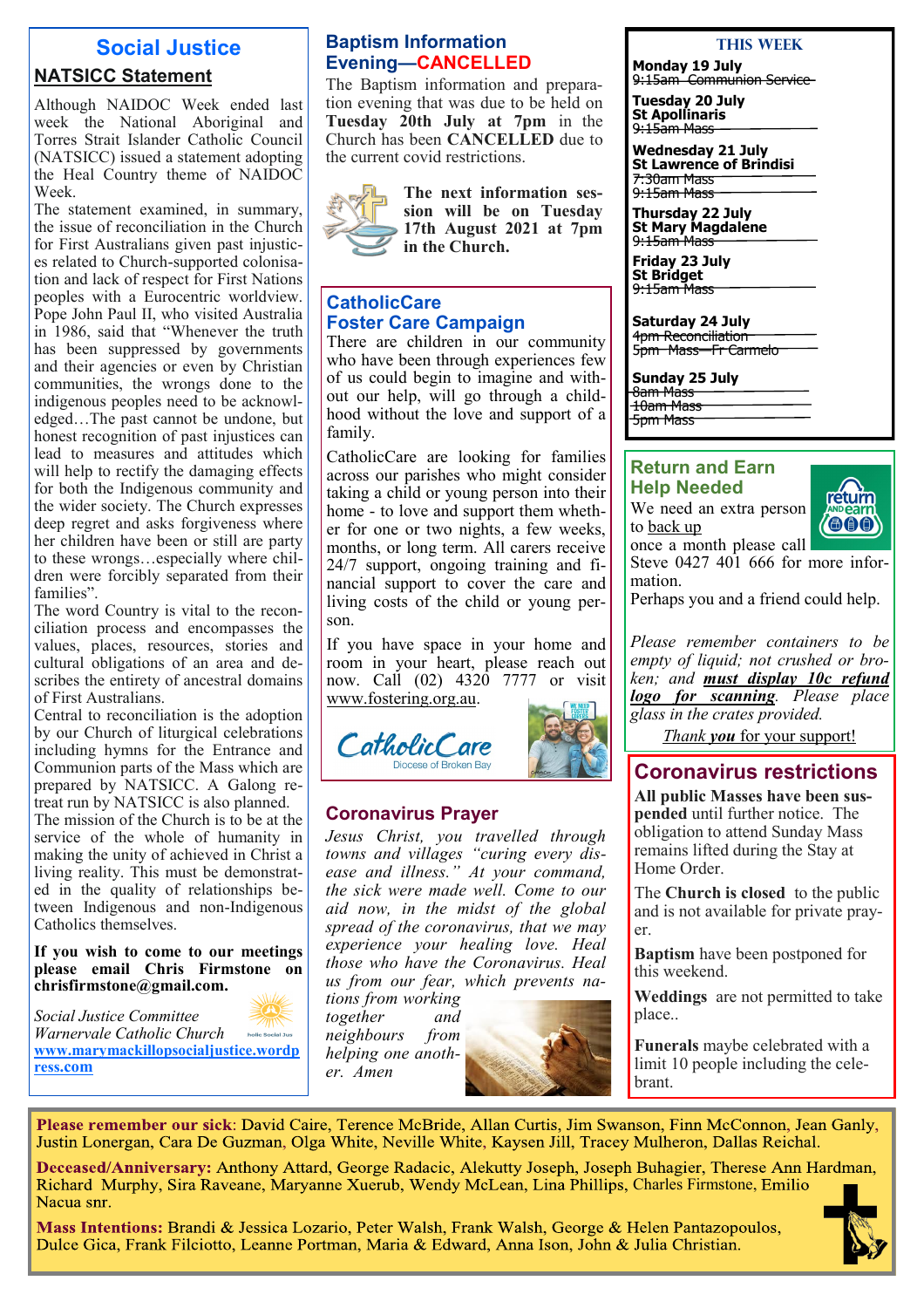# **16th Sunday in Ordinary Time—Year B**

# The remnant of my flock I will gather to me, and bring them back to their pastures.

'Doom for the shepherds who allow the flock of my pasture to be destroyed and scattered—it is the Lord who speaks! This, therefore, is what the Lord, the God of Israel says about the shepherds in charge of my people: You have let my flock be scattered and go wandering and have not taken care of them. Right, I will take care of you for your misdeeds - it is the Lord who speaks! But the remnant of my flock I myself will gather from the countries where I have dispersed them, and will bring them back to their pastures: they shall be fruitful and increase in numbers. I will raise up shepherds to look after them and pasture them; no fear, no terror for them any more; not one shall be lost—it is the Lord who speaks!

'See, the days are coming—it is the Lord who speaks—when I will raise a virtuous Branch for David, who will reign as true king and be wise, practicing honesty and integrity in the land. In his days Judah will be saved and Israel dwell in confidence. And this is the name he will be called: The Lord-our-integrity.'

The word of the Lord.

# **Responsorial Psalm Ps 22**

R: The Lord is my shepherd; there is nothing I shall want.

- 1. The Lord is my shepherd; there is nothing I shall want. Fresh and green are the pastures where he gives me repose. Near restful waters he leads me, to revive my drooping spirit. R
- 2. He guides me along the right path; he is true to his name. If I should walk in the valley of darkness no evil would I fear. You are there with your crook and your staff; with these you give me comfort. R
- 3. You have prepared a banquet for me in the sight of my foes. My head you have anointed with oil; my cup is overflowing. R
- 4. Surely goodness and kindness shall follow me all the days of my life. In the Lord's own house shall I dwell for ever and ever. R

# **Second Reading St Paul to the Ephesians 2:13-18**

# Christ, our peace, has made us one.

In Christ Jesus, you that used to be so far apart form us have been brought very close, by the blood of Christ. For he is the peace between us, and has made the two into one and broken down the barrier which used to keep them apart, actually destroying in his own person the hostility caused by the rules and decrees of the Law. This was to create one single New Man in himself out of the two of them and by restoring peace through the cross, to unite them both in a single Body and reconcile them with God. In his own person he killed the hostility. Late he came to bring the good news of peace, peace to you who were far away and peace to those who were near at hand. Through him, both of us have in the one Spirit our way to come to the Father.

The word of the Lord.

# **First Reading Jeremiah 23:1-6**